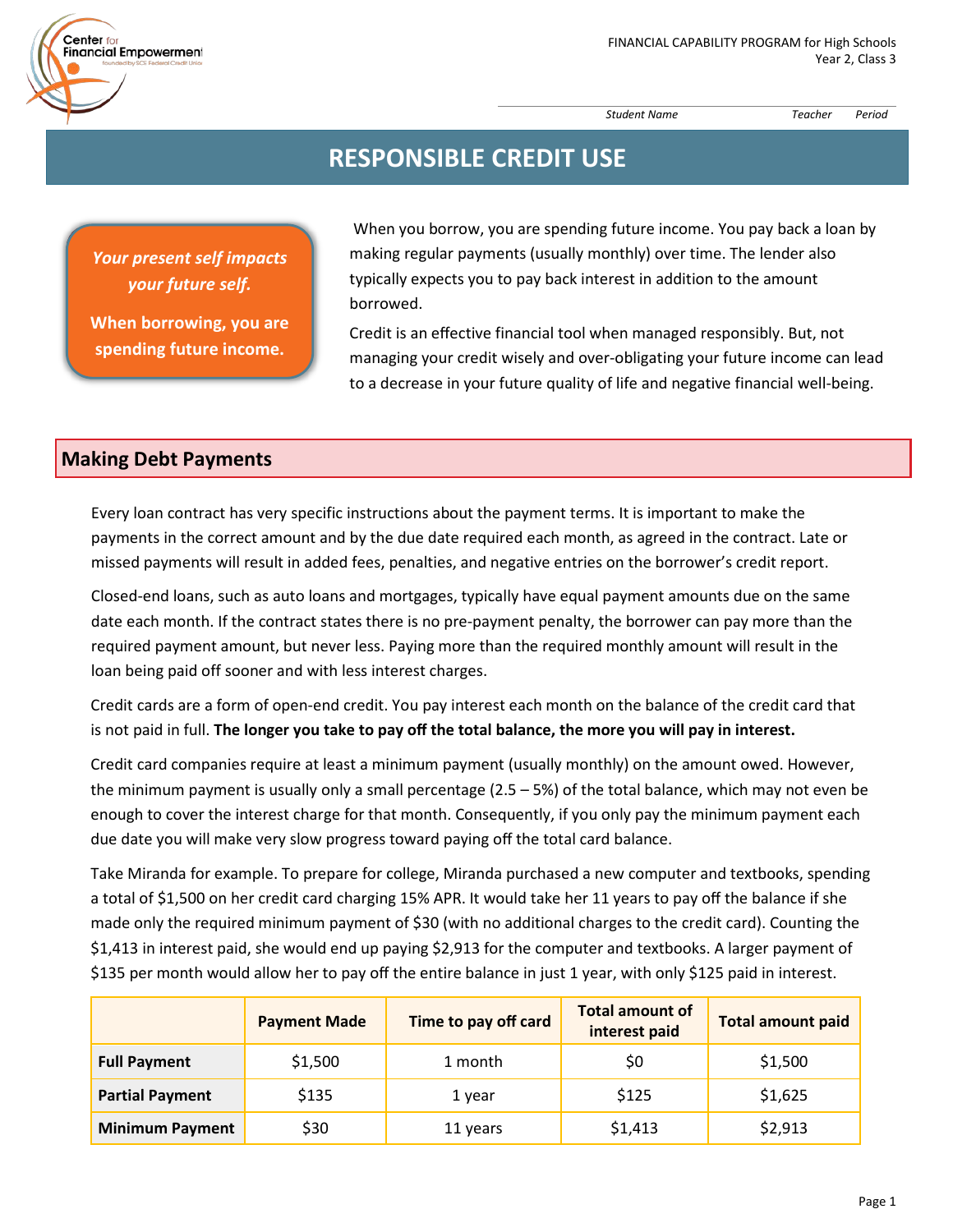



## **Major Expenses**

Housing and transportation makes up over 50% of a household's spending for most people. Since these are such large expenses, most people need to use credit in some way as a tool to make these types of purchases. This is why it's so important to use credit responsibly, even when building credit history on smaller purchases. Being responsible with credit and debt on the little things ensures that you will be able to have the best outcome when you need credit for the important things.

## **Credit Affects Housing**

One of the biggest housing decisions you'll make is whether to rent or purchase a home. Plan on spending about 1/3 of your income on housing, which is just about the national average. The size and location of the home, amenities within the community and the local real estate market will influence the amount of money you'll spend on your housing choice.

#### *Renting A Home*

**Rent** is the price paid for the use of someone else's property. A **tenant** rents property from a **landlord.**  The tenant pays the landlord "rent" (a fee, usually paid monthly) to live in the landlord's property. In large apartment complexes or neighborhoods with large inventories of single‐family rental homes you may find yourself working with a property manager or a property management office. They're the same as a landlord; they just have more rental properties to manage.



When deciding whether or not to rent to you, Landlords or rental companies will usually require you to give them written permission to view your credit report. The rental market is competitive – there are likely several other people applying to rent the same property. The landlord wants to rent to the person who is most likely to pay the rent on time every month, without problems. Your credit report reveals to them your history in making payments as agreed. Also, if a landlord decides to rent to you, the way you behave as a renter will affect your creditworthiness for the future. If you are late in making your rent payments, or cause damage to the property that costs the landlord a lot of money to repair, those issues will show up as negative items on your credit report and may hurt your ability to get credit-related services in the future.

### *Buying A Home*

Homeownership provides a broad range of benefits including pride of ownership, tax benefits, and the opportunity to build equity. **Equity** is the monetary value of a property minus the amount owed on the property. Because real estate property increases in value over time, owning a home is considered a valuable asset, and building equity over time will increase your net worth. However, a home purchase and ongoing costs of home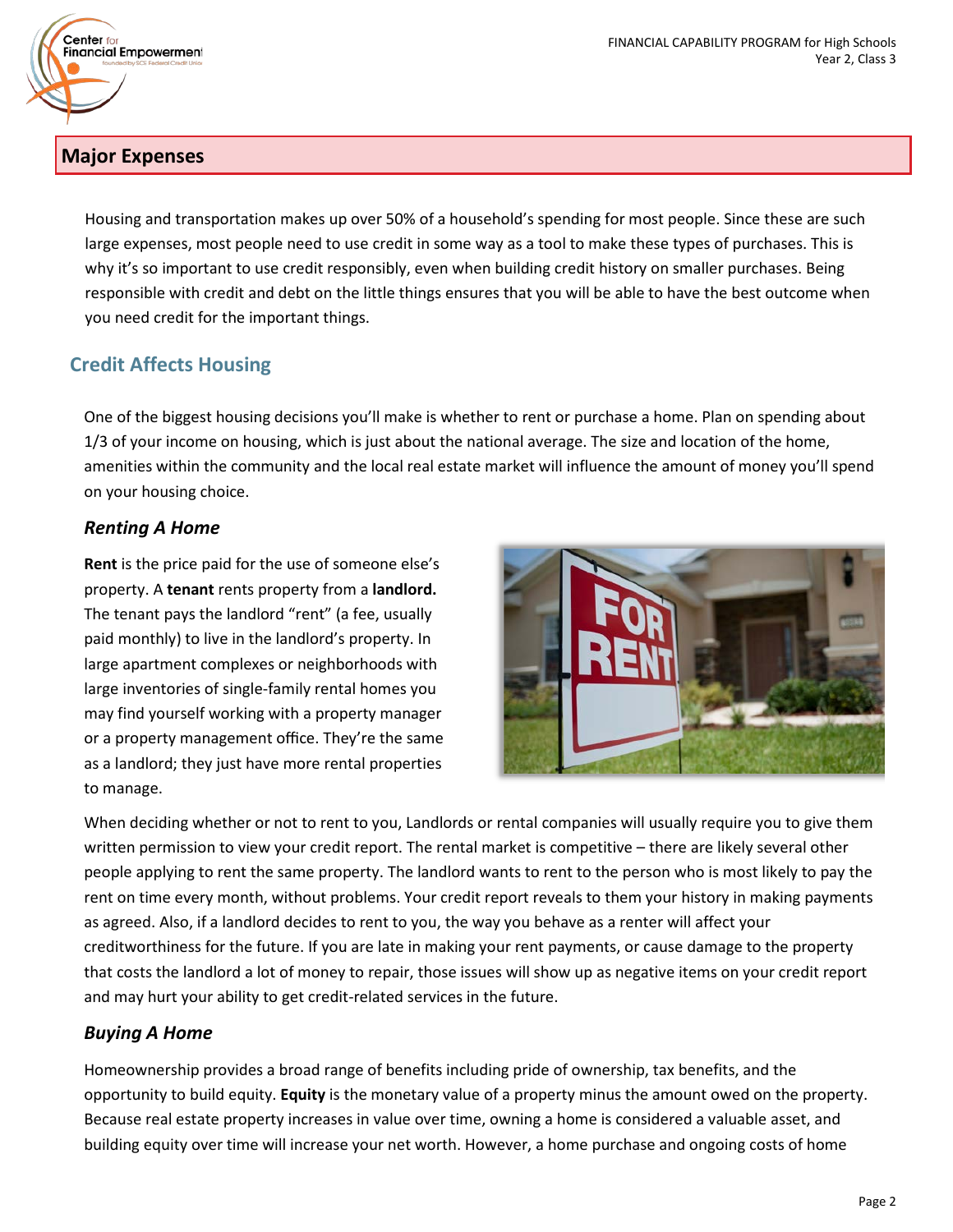

 $Center<sub>fo</sub>$ 

Financial Empowerment

ownership also involve expenses that you wouldn't necessarily have if you decided to rent. A home purchase is a complicated transaction and represents one of the largest single investments you'll most likely ever make.

Few people can buy a home for cash. According to the National Association of REALTORS® (NAR), nearly nine out of 10 buyers finance their purchase, which means that virtually all buyers -- especially first-time purchasers -- require a loan.

A loan for the purchase of real estate is called a **mortgage**.

A mortgage is a special type of loan that is backed by the property that it is used to purchase. Under a mortgage contract, the property is considered collateral on the loan and the lender can take back the property if you do not repay as agreed. The repayment period for most home purchase loans is either fifteen or thirty years.

## **Credit Affects Transportation**

The average person spends 17% of their income on transportation. As a consumer you have several transportation options.

### *Public Transportation*

Some cities have limited public transportation options (taxi, subway, bus, light rail) and even in cities with well‐ developed networks, not all areas are covered equally. However, if public transportation is available this may be the most cost‐effective option because it doesn't require you to pay the costs of maintenance and repairs associated with vehicle ownership. The cost of using the different modes of public transportation varies significantly. Some public transportation systems offer passes (usually monthly or yearly) to helpreduce a user's cost.

## *Buying A Vehicle*

When purchasing an automobile you'll discover there are two main sources of inventory: an automobile dealership and vehicles offered for sale by other consumers. Dealerships sell a variety of new and used automobiles. Private owners usually sell pre‐owned vehicles.

A major decision you'll make before purchasing your automobile is whether you will buy new or used (also referred to as pre‐owned). Before working with sales personnel, it is important that you carefully evaluate your needs and wants to understand what vehicle options will meet your lifestyle.

Costs associated with vehicle ownership vary depending on the make and model of your automobile and how much you drive it.

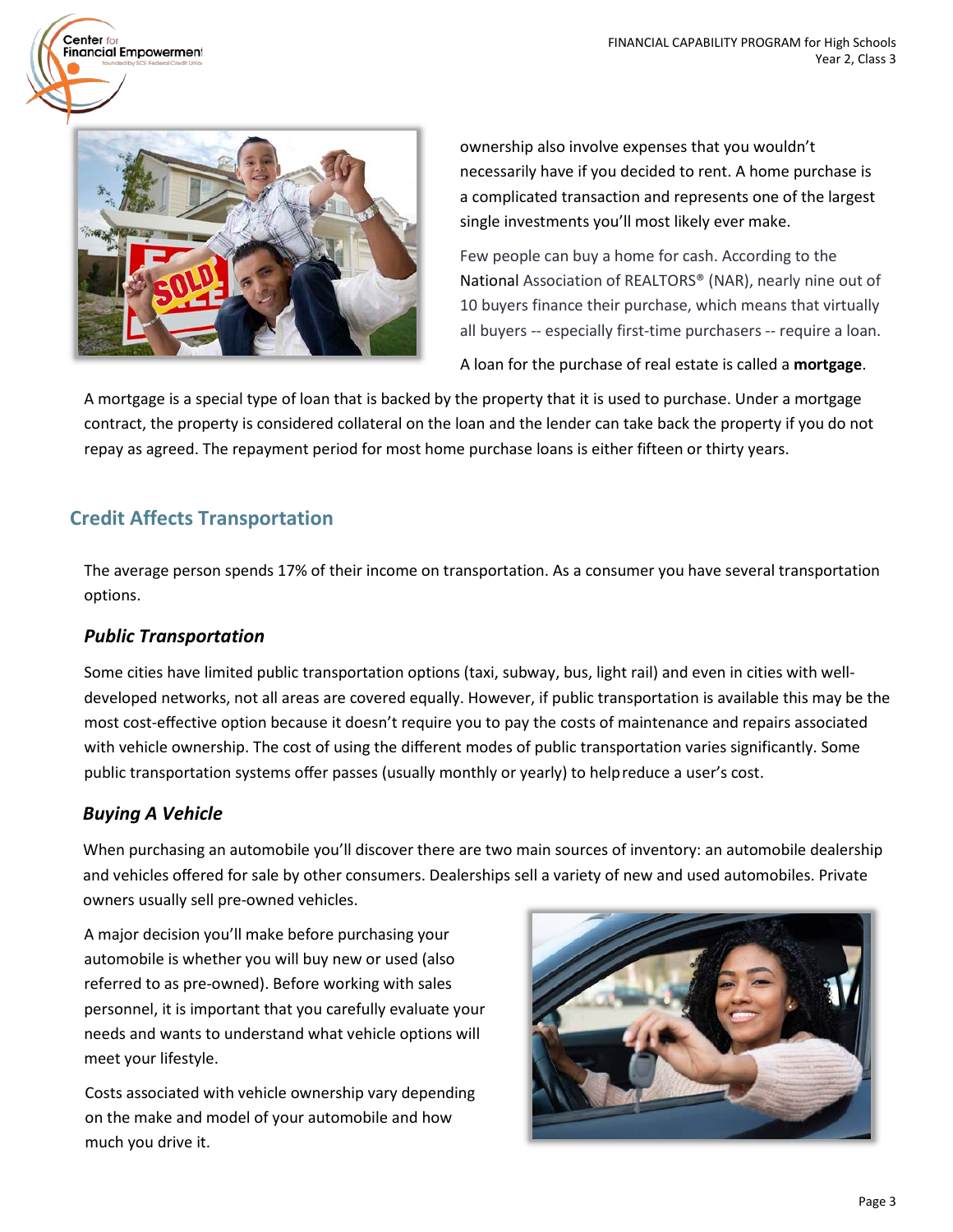Newer automobiles have higher license and registration fees than older automobiles, but older automobiles may also cost more to maintain.

Each year the value of your automobile will decrease. This is known as **depreciation** (decrease in the value of an asset associated with the decline in its remaining useful life). The depreciation rate depends on the age of the vehicle as well as its make and model. If you used an automobile loan to finance your purchase, the remaining balance on your loan is a liability on your Statement of Financial Position.

Automobile loans are available from depository institutions or automobile dealerships. Most lenders check your credit history to determine whether you can qualify for a loan. Loan rates vary significantly, so it is important to shop around in advance of negotiating your purchase.

Most lenders require a **down payment** (the portion of the purchase price that is not borrowed) be made. The down payment amount depends on many factors including the price of the automobile and the lender's specific terms.

Center for

**Financial Empowerment** 

Depending on the amount borrowed, the car may depreciate faster than your loan balance declines. If



the car's value becomes smaller than the remaining balance on your loan, you are considered "upside down with your loan." This could present an obstacle to selling or trading your car for a different model, in which case you would need to pay back the lender more than you would receive from the sale. You can reduce the likelihood that you'll have an upside down period during your loan payback if your original loan has a shorter loan term (for example, 48 months instead of 60 months) and/or a larger down payment (for example, 20% instead of 10%).

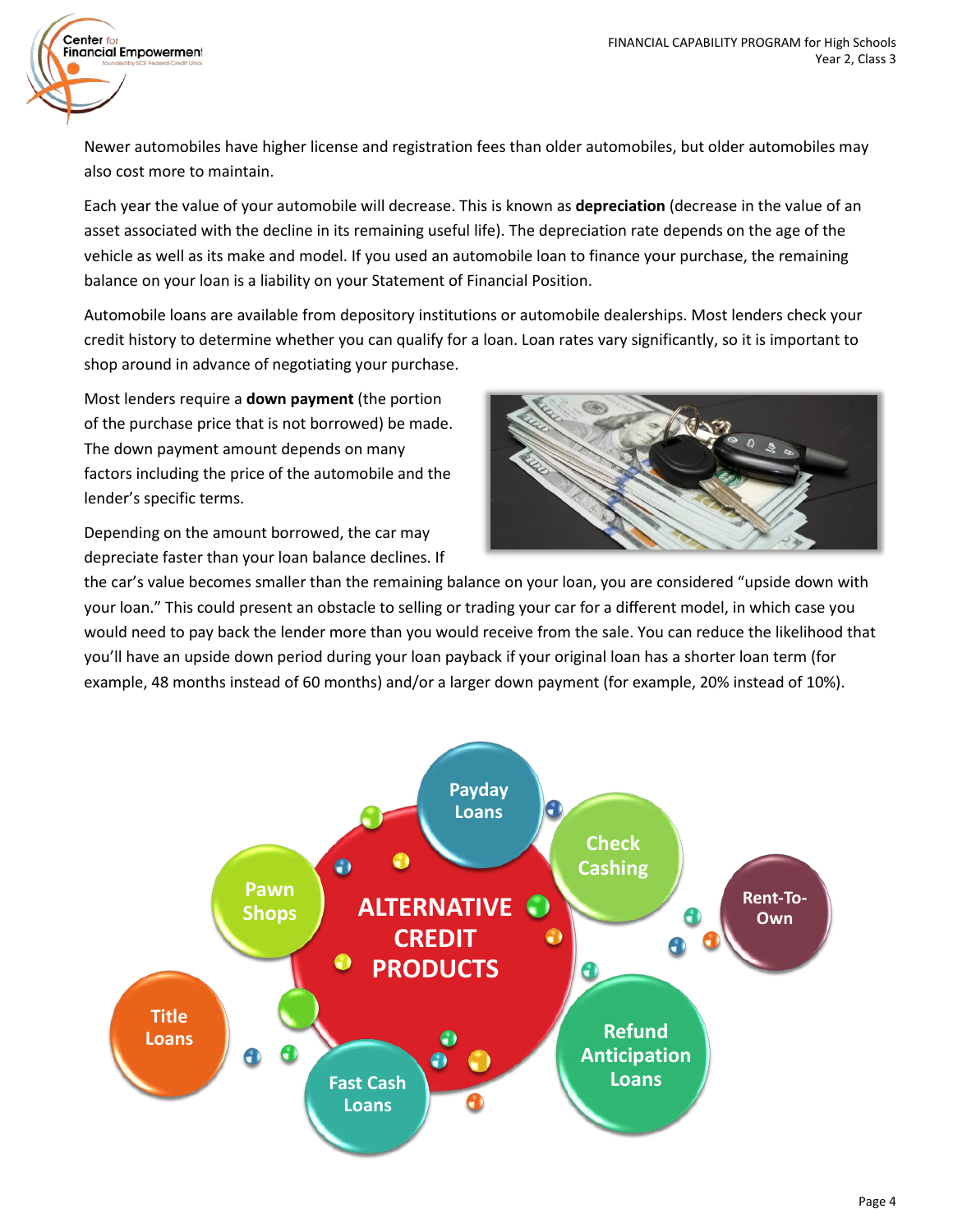## **Alternative Credit Products**

**Center for<br>Financial Empowerment** 

Several types of "alternative" credit have become popular in recent years. These products are also called predatory lending products because they have extremely high interest rates and fees and are typically marketed to people who are vulnerable due to a desperate financial situation.

You should understand these types of predatory credit products so you can AVOID them.

The following table outlines examples of different types of alternative credit and the most common sources:

| <b>Type of Credit</b> | <b>Example</b>               | <b>Other Information</b>                                                                                                                                                                                                                                                                                                                                                                                                                                                                         | <b>Most Common</b>           |
|-----------------------|------------------------------|--------------------------------------------------------------------------------------------------------------------------------------------------------------------------------------------------------------------------------------------------------------------------------------------------------------------------------------------------------------------------------------------------------------------------------------------------------------------------------------------------|------------------------------|
|                       |                              |                                                                                                                                                                                                                                                                                                                                                                                                                                                                                                  | <b>Sources of Credit</b>     |
| Alternative           | Payday loans                 | A short-term loan that provides immediate cash by<br>securing a borrower's written check or receiving<br>authorization for automatic withdrawal from the<br>borrower's depository institution account.<br>• For example, James writes a check for \$350 to the payday<br>lender. The lender gives James \$290 in cash and keeps \$60<br>for fees. The lender holds the check until the agreed upon<br>date, usually the borrower's payday before cashing it.<br>Also known as cash advance loans | Payday lenders               |
|                       | Rent-to Own                  | " Tangible items such as furniture, electronics or household<br>appliances are leased with the condition that the item will<br>be owned by the renter if the term of rent is completed.<br>The cumulative end amount a consumer pays to lease an<br>item is typically much higher than if the consumer bought<br>the item from the onset.                                                                                                                                                        | Rent to Own retail<br>stores |
|                       | Pawn loans                   | A loan based on the value of personal property. The<br>personal property is held until the borrower repays the<br>loan, including any fees. If the owner fails to repay the<br>loan the lender keeps the item.                                                                                                                                                                                                                                                                                   | Pawn shops                   |
|                       | <b>Title loans</b>           | • The borrower gives the lender his/her automobile title in<br>exchange for a set amount of cash. The lender holds the<br>title until the loan is repaid. If the loan is not repaid as<br>agreed, the lender keeps title to the item.                                                                                                                                                                                                                                                            | Title loan companies         |
|                       | Refund anticipation<br>loans | • Short-term cash advance secured by a taxpayer's expected<br>tax refund. If the tax refund is less than expected, the<br>borrower owes the lender the difference.                                                                                                                                                                                                                                                                                                                               | Varies                       |